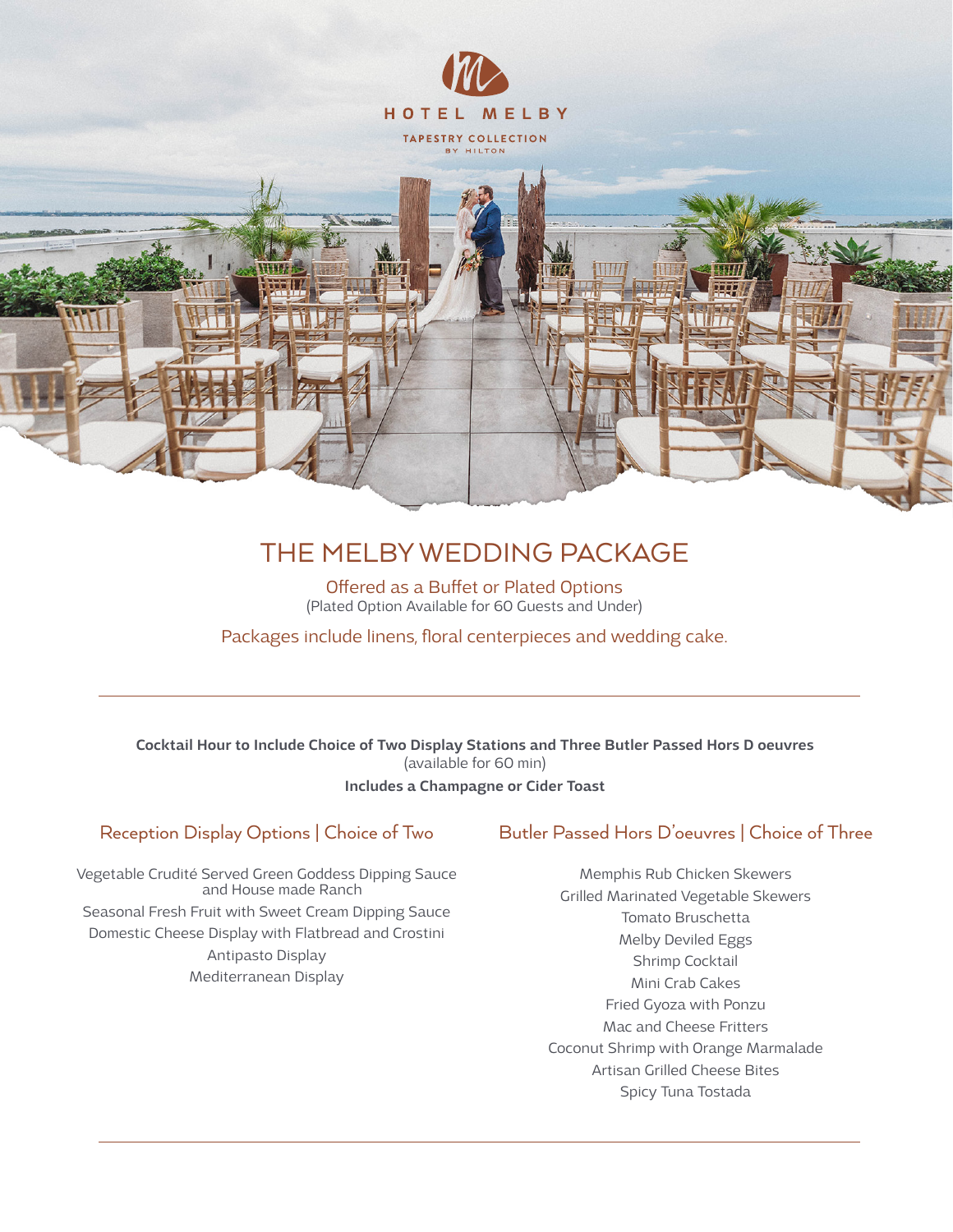90 Minute Dinner Service to Include Rolls and Butter, Coffee, Hot or Iced Tea and Water Service with Dinner

# Salad | Choice of One

Mix Greens with Candied Walnuts, Fuji Apples, Blue Cheese with Balsamic Vinaigrette Mixed Greens Salad with Tomato, Cucumber, Carrots, Red Onion served with Choice of House made Ranch or Balsamic Vinaigrette Butter Lettuce with Crumbled Blue Cheese, Crispy Bacon Lardons and Creamy Sherry Vinaigrette Caesar Salad Gem Lettuce, Asiago, Everything Bagel Croutons

# Buffet Entrees | Choice of Three

(Plated for under 60 guests)

Pan Roasted Chicken/Natural Jus Roasted Atlantic Salmon Sake Glazed Miso Pompano Grilled NY Steak/ Mustard Peppercorn Cream Sauce Grilled Ribeye Steak Pan Seared Duck Breast/Lingonberry Red Wine Reduction (plated only) Seasonal Vegetable Pasta Primavera Grilled Cauliflower Steak Romesco Orzo Sweet Corn

# Choice of One Starch & One Vegetable

Pasta Option Choice of Alfredo, Marinara or Herbs and Olive Oil Confit Roasted Potatoes Jasmine Rice Roasted Brussels Sprouts Roasted Seasonal Vegetable Medley Sautéed Broccolini, Sundried Tomatoes

# Accommodations

Our spacious guest rooms feature beautiful views of the water or city. Amenities include Premium WIFI, 55in. LCD HDTVs, mini refrigerators, and laptop safes.

One Corner Hotel Room for the night of the wedding with 4pm check in, 10th Floor Meeting Lab for One Ready Room for 4hrs prior to ceremony start time, tasting for a total of 4 Guests.

\*A minimum of 10 guest rooms are required for group blocks. Requires minimum of 50 guests for a complimentary corner room.